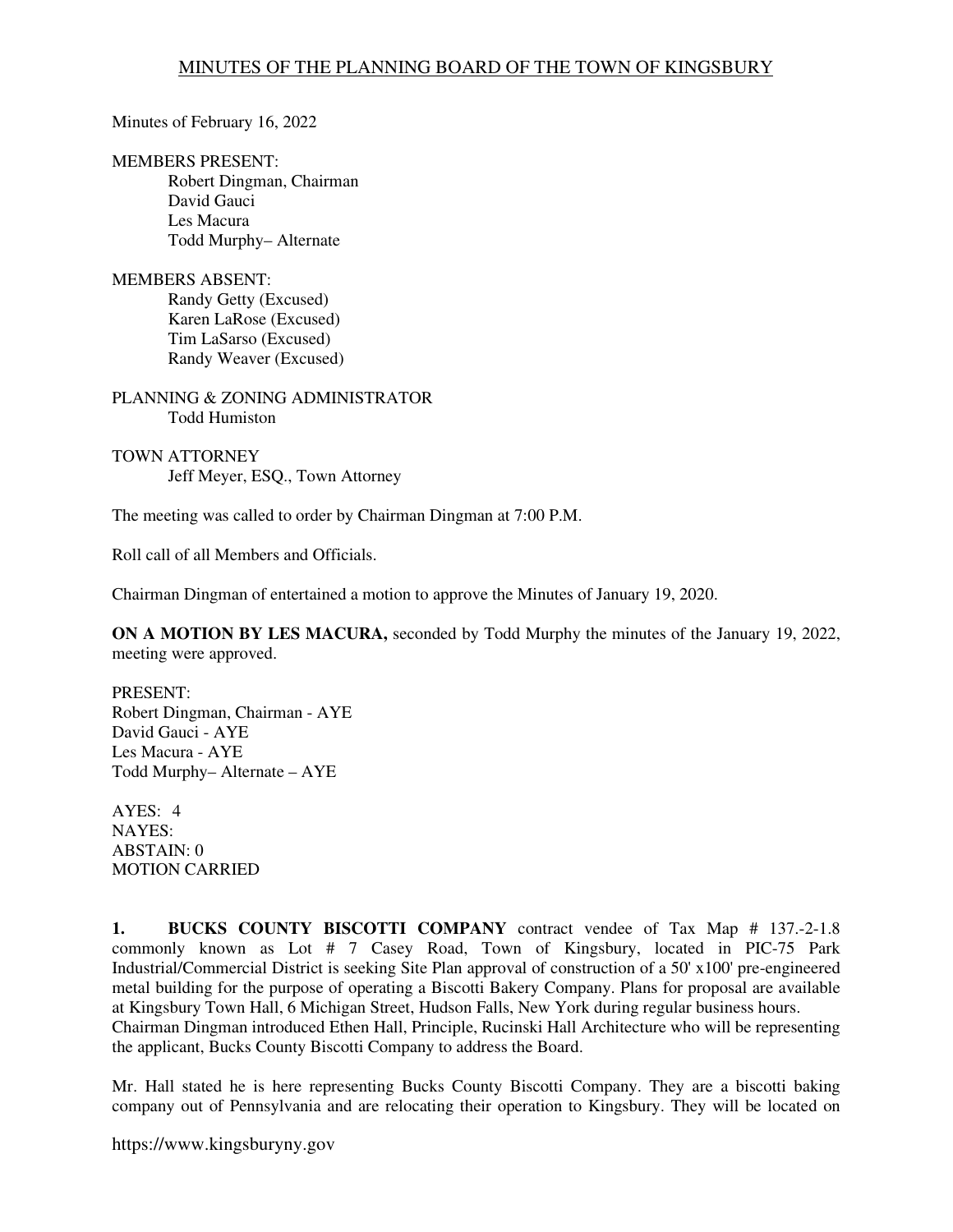## MINUTES OF THE PLANNING BOARD OF THE TOWN OF KINGSBURY

Carey Road in between M&S Precision Machine Co., LLC, and Rozell Industries. They are hoping to build a 50' x 100' pre-engineered metal building at this location. The building will have an overhead door on the west side as well as one the north side. The north side overhead door will be used for shipping deliveries. The main baking area will be in the front of the building along with offices, utilities rooms and rest rooms. The back of the building will be used for packaging of the products, shipping and deliveries.

The hours operation will be 8:00am – 6:00pm Monday thru Saturday. Their plan is to start out with one shift and three employees.

Chairman Dingman opened the Public Hearing.

Lorraine Forcier, 318 Geer Road, stated she is happy to see progress in the Industrial Park.

Chairman Dingman closed the Public Hearing.

Discussion ensued among the Board with questions addressed by the Applicant.

**ON A MOTION BY LES MACURA** and seconded by DAVE GAUCI the Kingsbury Planning Board declares lead agency status and having reviewed the short form SEQRA submission and having taken a hard look at the potential environmental impacts finds that there are no potential negative environmental impacts anticipated from this project and the Board issued a negative declaration on the project.

The Board then reviewed the proposed resolution.

## **Resolution No. 1 of February 16, 2022**

**SITE PLAN REVIEW** – Bucks County Biscotti Company, as contract vendee of Tax Map #: 137.-2-1.8 commonly known as Lot #7 Casey Road of the Warren/Washington County Industrial Park, Town of Kingsbury, located in the PIC-75 / Park Industrial Commercial Zoning District, is seeking Site Plan approval for a commercial baking facility at this location. This action is pursuant to Section 280-25 (G) of the Code of the Town of Kingsbury.

**ON A MOTION BY LES MACURA**, seconded by TODD MURPHY, based on all of the evidence and materials submitted by the Applicant and the representations made at the meeting, the Application is hereby approved subject to the following conditions:

- (1) No outside storage will be permitted on the premises.
- (2) All exterior lighting shall be downcast so as not to produce glare or spill off-site
- (3) All information and representations contained in the materials submitted by the applicant and discussed at the meeting are incorporated herein as conditions.

PRESENT: Robert Dingman, Chairman - AYE David Gauci - AYE Les Macura - AYE Todd Murphy– Alternate – AYE

https://www.kingsburyny.gov